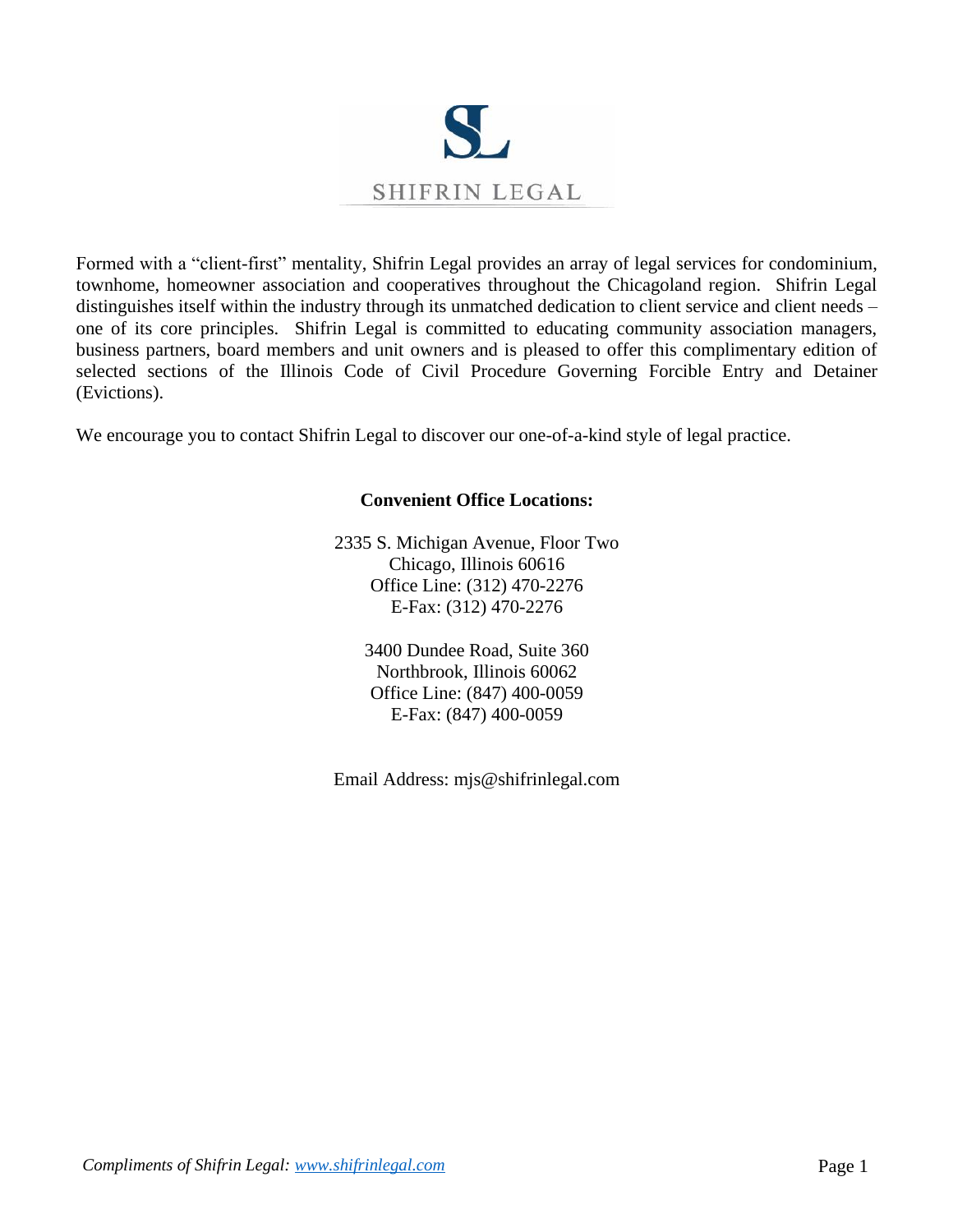# **SELECTED SECTIONS FROM ILLINOIS CODE OF CIVIL PROCEDURE GOVERNING FORCIBLE ENTRY & DETAINER (EVICTION) (beginning at 735 ILCS 5/9-102)**

## **INTRODUCTION**

The Forcible Entry and Detainer Act is the law in Illinois that outlines the process for carrying out evictions. The forcible court is known as a court of limited jurisdiction, which means it only considers claims for possession and monetary judgment. The court will not allow unrelated counter claims addressing the operation of the property.

Associations generally rely upon the Forcible Act in managing their property for two reasons. First, an association can take possession of a unit when the owner does not pay assessments. This should not be confused with legal ownership of a unit, which an Association cannot obtain via the Forcible Act. Second, an association can evict a *tenant* who violates the Declaration, By-Laws or Rules and Regulations of the association. The following are some of the more commonly used provisions of the Forcible Act for your convenience.

#### **SELECTED SECTIONS:** (as of January 1, 2020)

#### **Section 9-102. When action may be maintained.**

(a) The person entitled to the possession of lands or tenements may be restored thereto under any of the following circumstances:

- (1) When a forcible entry is made thereon.
- (2) When a peaceable entry is made and the possession unlawfully withheld.
- (3) When entry is made into vacant or unoccupied lands or tenements without right or title.

(4) When any lessee of the lands or tenements, or any person holding under such lessee, holds possession without right after the termination of the lease or tenancy by its own limitation, condition or terms, or by notice to quit orotherwise.

(5) When a vendee having obtained possession under a written or verbal agreement to purchase lands or tenements, and having failed to comply with the agreement, withholds possession thereof, after demand in writing by the person entitled to such possession; provided, however, that any such agreement for residential real estate as defined in the Illinois Mortgage Foreclosure Law entered into on or after July 1, 1987 where the purchase price is to be paid in installments over a period in excess of 5 years and the amount unpaid under the terms of the contract at the time of the filing of a foreclosure complaint under Article XV, including principal and due and unpaid interest, is less than 80% of the original purchase price shall be foreclosed under the Illinois Mortgage Foreclosure Law.

This amendatory Act of 1993 is declarative of existing law.

(6) When lands or tenements have been conveyed by any grantor in possession, or sold under the order or judgment of any court in this State, or by virtue of any sale in any mortgage or deed of trust contained and the grantor in possession or party to such order or judgment or to such mortgage or deed of trust, after the expiration of the time of redemption, when redemption is allowed by law, refuses or neglects to surrender possession thereof, after demand in writing by the person entitled thereto, or his or her agent.

When any property is subject to the provisions of the Condominium Property Act, the owner of a unit fails or refuses to pay when due his or her proportionate share of the common expenses of such property, or of any other expenses lawfully agreed upon or any unpaid fine, the Board of Managers or its agents have served the demand set forth in Section 9-104.1 of this Article in the manner provided for in that Section and the unit owner has failed to pay the amount claimed within the time prescribed in the demand; or if the lessor-owner of a unit fails to comply with the leasing requirements prescribed by subsection (n) of Section 18 of the Condominium Property Act or by the declaration, by-laws, and rules and regulations of the condominium, or if a lessee of an owner is in breach of any covenants, rules, regulations, or by-laws of the condominium, and the Board of Managers or its agents have served the demand set forth in Section 9-104.2 of this Article in the manner provided in that Section.

When any property is subject to the provisions of a declaration establishing a common interest community and requiring the unit owner to pay regular or special assessments for the maintenance or repair of common areas owned in common by all of the owners of the common interest community or by the community association and maintained for the use of the unit owners or of any other expenses of the association lawfully agreed upon, and the unit owner fails or refuses to pay when due his or her proportionate share of such assessments or expenses and the board or its agents have served the demand set forth in Section 9-104.1 of this Article in the manner provided for in that Section and the unit owner has failed to pay the amount claimed within the time prescribed in the demand.

The provisions of paragraph  $(8)$  of subsection (a) of Section 9-102 and Section 9-104.3 of this Act shall not apply to any common interest community unless (1) the association is a not-for-profit corporation or a limited liability company, (2) unit owners are authorized to attend meetings of the board of directors or board of managers of the association in the same manner as provided for condominiums under the Condominium Property Act, and (3) the board of managers or board of directors of the common interest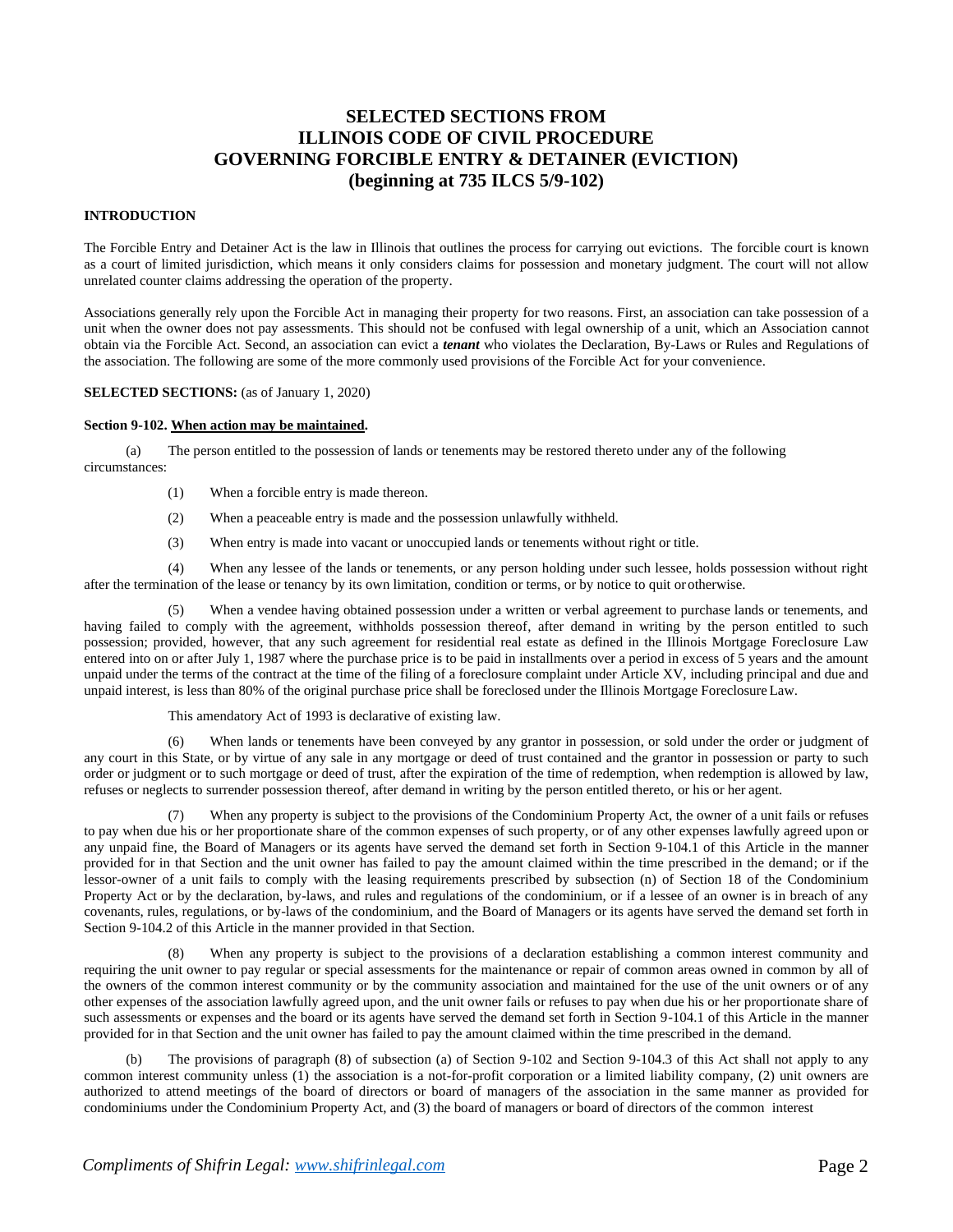community association has, subsequent to the effective date of this amendatory Act of 1984 voted to have the provisions of this Article apply to such association and has delivered or mailed notice of such action to the unit owners or unless the declaration of the association is recorded after the effective date of this amendatory Act of 1985.

### (c) For purposes of this Article:

(1) "Common interest community" means real estate other than a condominium or cooperative with respect to which any person by virtue of his or her ownership of a partial interest or unit therein is obligated to pay for maintenance, improvement, insurance premiums, or real estate taxes of other real estate described in a declaration which is administered by an association.

(2) "Declaration" means any duly recorded instruments, however designated, that have created a common interest community and any duly recorded amendments to those instruments.

(3) "Unit" means a physical portion of the common interest community designated by separate ownership or occupancy by boundaries which are described in a declaration.

(4) "Unit owners' association" or "association" means the association of all owners of units in the common interest community acting pursuant to the declaration.

(d) If the board of a common interest community elects to have the provisions of this Article apply to such association or the declaration of the association is recorded after the effective date of this amendatory Act of 1985, the provisions of subsections (c) through (h) of Section 18.5 of the Condominium Property Act applicable to a Master Association and condominium unit subject to such association under subsections (c) through (h) of Section 18.5 shall be applicable to the community associations and to its unit owners.

### **Section 9-104.1. Demand; Notice; Return; Condominium and Contract Purchasers.**

(a) In case there is a contract for the purchase of such lands or tenements or in case of condominium property, the demand shall give the purchaser under such contract, or to the condominium unit owner, as the case may be, at least 30 days to satisfy the terms of the demand before an action is filed. In case of a condominium unit, the demand shall set forth the amount claimed which must be paid within the time prescribed in the demand and the time period or periods when the amounts were originally due, unless the demand is for compliance with Section 18(n) of the Condominium Property Act, in which case the demand shall set forth the nature of the lease and memorandum of lease or the leasing requirement not satisfied. The amount claimed shall include regular or special assessments, late charges or interest for delinquent assessments, and attorneys' fees claimed for services incurred prior to the demand. Attorneys' fees claimed by condominium associations in the demand shall be subject to review by the courts in any eviction proceeding under subsection (b) of Section 9-111 of this Act. The demand shall be signed by the person claiming such possession, his or her agent, or attorney.

(b) In the case of a condominium unit, the demand is not invalidated by partial payment of amounts due if the payments do not, at the end of the notice period, total the amounts demanded in the notice for common expenses, unpaid fines, interest, late charges, reasonable attorney fees incurred prior to the initiation of any court action and costs of collection. The person claiming possession, or his or her agent or attorney, may, however, agree in writing to withdraw the demand in exchange for receiving partial payment. To prevent invalidation, the notice must prominently state:

"Only FULL PAYMENT of all amounts demanded in this notice will invalidate the demand, unless the person claiming possession, or his or her agent or attorney, agrees in writing to withdraw the demand in exchange for receiving partial payment. "

(c) The demand set forth in subsection (a) of this Section shall be served either personally upon such purchaser or condominium unit owner or by sending the demand thereof by registered or certified mail with return receipt requested to the last known address of such purchaser or condominium unit owner or in case no one is in the actual possession of the premises, then by posting the same on the premises. When such demand is made by an officer authorized to serve process, his or her return is prima facie evidence of the facts therein stated and if such demand is made by any person not an officer, the return may be sworn to by the person serving the same, and is then prima facie evidence of the facts therein stated. To be effective service under this Section, a demand sent by certified or registered mail to the last known address need not be received by the purchaser or condominium unit owner. No other demand shall be required as a prerequisite to filing an action under paragraph (7) of subsection (a) of Section 9-102 of this Act. Service of the demand by registered or certified mail shall be deemed effective upon deposit in the United States mail with proper postage prepaid and addressed as provided in this subsection.

#### **Section 9-104.2. Condominiums: Demand, Notice, Termination of Lease, and Eviction.**

(a) Unless the Board of Managers is seeking to evict a tenant or other occupant of a unit under an existing lease or other arrangement with the owner of a unit, no demand nor summons need be served upon the tenant or other occupant in connection with an action brought under paragraph (7) of subsection (a) of Section 9-102 of this Article.

(a-5) The Board of Managers may seek to evict a tenant or other occupant of a unit under an existing lease or other arrangement between the tenant or other occupant and the defaulting owner of a unit, either within the same action against the unit owner under paragraph (7) of subsection (a) of Section 9-102 of this Article or independently thereafter under other paragraphs of that subsection. If a tenant or other occupant of a unit is joined within the same action against the defaulting unit owner under paragraph (7), only the unit owner and not the tenant or other occupant need to be served with 30 days prior written notice as provided in this Article. The tenant or other occupant may be joined as additional defendants at the time the suit is filed or at any time thereafter prior to execution of the eviction order by filing, with or without prior leave of the court, an amended complaint and summons for trial. If the complaint alleges that the unit is occupied or may be occupied by persons other than or in addition to the unit owner of record, that the identities of the persons are concealed and unknown, they may be named and joined as defendant "Unknown Occupants". Summons may be served on the defendant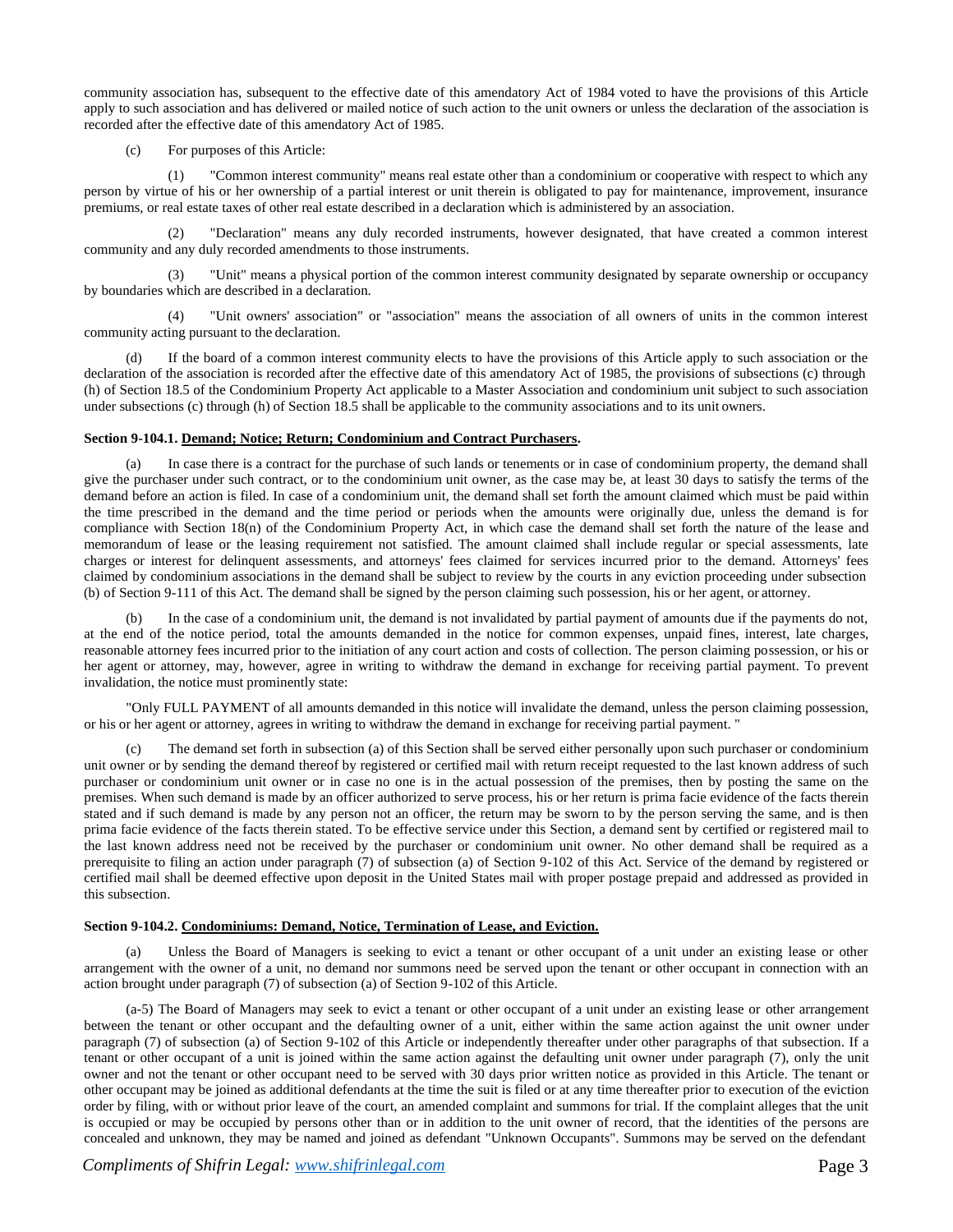"Unknown Occupants" by the sheriff or court appointed process server by leaving a copy at the unit with any person residing at the unit of the age of 13 years or greater, and if the summons is returned without service stating that service cannot be obtained, constructive service may be obtained pursuant to Section 9-107 of this Code with notice mailed to "Unknown Occupants" at the address of the unit. If prior to execution of the eviction order the identity of a defendant or defendants served in this manner is discovered, his or her name or names and the record may be corrected upon hearing pursuant to notice of motion served upon the identified defendant or defendants at the unit in the manner provided by court rule for service of notice of motion. If, however, an action under paragraph (7) was brought against the defaulting unit owner only, and after obtaining an eviction order and expiration of the stay on enforcement the Board of Managers elects not to accept a tenant or occupant in possession as its own and to commence a separate action, written notice of the eviction order against the unit owner and demand to quit the premises shall be served on the tenant or other occupant in the manner provided under Section 9-211 at least 10 days prior to bringing suit to evict the tenant or other occupant.

If an eviction order is granted to the Board of Managers under Section 9-111, any interest of the unit owner to receive rents under any lease arrangement shall be deemed assigned to the Board of Managers until such time as the judgment is vacated.

(c) If an eviction order is entered, the Board of Managers may obtain from the clerk of the court an informational certificate notifying any tenants not parties to the proceeding of the assignment of the unit owner's interest in the lease arrangement to the Board of Managers as a result of the entry of the eviction order and stating that any rent hereinafter due the unit owner or his agent under the lease arrangement should be paid to the Board of Managers until further order of court. If the tenant pays his rent to the association pursuant to the entry of such an eviction order, the unit owner may not sue said tenant for any such amounts the tenant pays the association. Upon service of the certificate on the tenant in the manner provided by Section 9-211 of this Code, the tenant shall be obligated to pay the rent under the lease arrangement to the Board of Managers as it becomes due. If the tenant thereafter fails and refuses to pay the rent, the Board of Managers may bring an eviction action after making a demand for rent in accordance with Section 9-209 of this Code.

(c-5) In an action against the unit owner and lessee to evict a lessee for failure of the lessor/owner of the condominium unit to comply with the leasing requirements prescribed by subsection (n) of Section 18 of the Condominium Property Act or by the declaration, bylaws, and rules and regulations of the condominium, or against a lessee for any other breach by the lessee of any covenants, rules, regulations, or bylaws of the condominium, the demand shall give the lessee at least 10 days to quit and vacate the unit. The notice shall be substantially in the following form:

"TO A.B. You are hereby notified that in consequence of (here insert lessor-owner name) failure to comply with the leasing requirements prescribed by Section 18(n) of the Condominium Property Act or by the declaration, bylaws, and rules and regulations of the condominium, or your default of any covenants, rules, regulations or bylaws of the condominium, in (here insert the character of the default) of the premises now occupied by you, being (here described the premises) the Board of Managers of (here describe the condominium) Association elects to terminate your lease, and you are hereby notified to quit and vacate same within 10 days of this date.".

The demand shall be signed by the Board of Managers, its agent, or attorney and shall be served either personally upon the lessee with a copy to the unit owner or by sending the demand thereof by registered or certified mail with return receipt requested to the unit occupied by the lessee and to the last known address of the unit owner, and no other demand of termination of such tenancy shall be required. To be effective service under this Section, a demand sent by certified mail, return receipt requested, to the unit occupied by the lessee and to the last known address of the unit owner need not be received by the lessee or condominium unit owner.

Nothing in this Section 9-104.2 is intended to confer upon a Board of Managers any greater authority with respect to possession of a unit after a judgment than was previously established by this Act.

**Section 9-104.3. Applicability of Article**. All common interest community associations electing pursuant to paragraph (8) of subsection (a) of Section 9-102 to have this Article made applicable to such association shall follow the same procedures and have the same rights and responsibilities as condominium associations under this Article.

**Section 9-106.1. Action for condominium assessments not barred or waived by acceptance of assessments for time periods not covered by demand.** An action brought under paragraph (7) of subsection (a) of Section 9-102 of this Act is neither barred nor waived by the action of a Board of Managers in accepting payments from a unit owner for his or her proportionate share of the common expenses or of any other expenses lawfully agreed upon for any time period other than that covered by the demand.

**Section 9-107. Constructive service.** If the plaintiff, his or her agent, or attorney files an eviction action, with or without joinder of a claim for rent in the complaint, and is unable to obtain personal service on the defendant or unknown occupant and a summons duly issued in such action is returned without service stating that service cannot be obtained, then the plaintiff, his or her agent or attorney may file an affidavit stating that the defendant or unknown occupant is not a resident of this State, or has departed from this State, or on due inquiry cannot be found, or is concealed within this State so that process cannot be served upon him or her, and also stating the place of residence of the defendant or unknown occupant, if known, or if not known, that upon diligent inquiry the affiant has not been able to ascertain the defendant's or unknown occupant's place of residence, then in all such eviction cases whether or not a claim for rent is joined with the complaint for possession, the defendant or unknown occupant may be notified by posting and mailing of notices; or by publication and mailing, as provided for in Section 2-206 of this Act. However, in cases where the defendant or unknown occupant is notified by posting and mailing of notices or by publication and mailing, and the defendant or unknown occupant does not appear generally, the court may rule only on the portion of the complaint which seeks an eviction order, and the court shall not enter judgment as to any rent claim joined in the complaint or enter personal judgment for any amount owed by a unit owner for his or her proportionate share of the common expenses, however, an in rem judgment may be entered against the unit for the amount of common expenses due, any other expenses lawfully agreed upon or the amount of any unpaid fine, together with reasonable attorney fees, if any, and costs. The claim for rent may remain pending until such time as the defendant or unknown occupant appears generally or is served with summons, but the eviction order shall be final,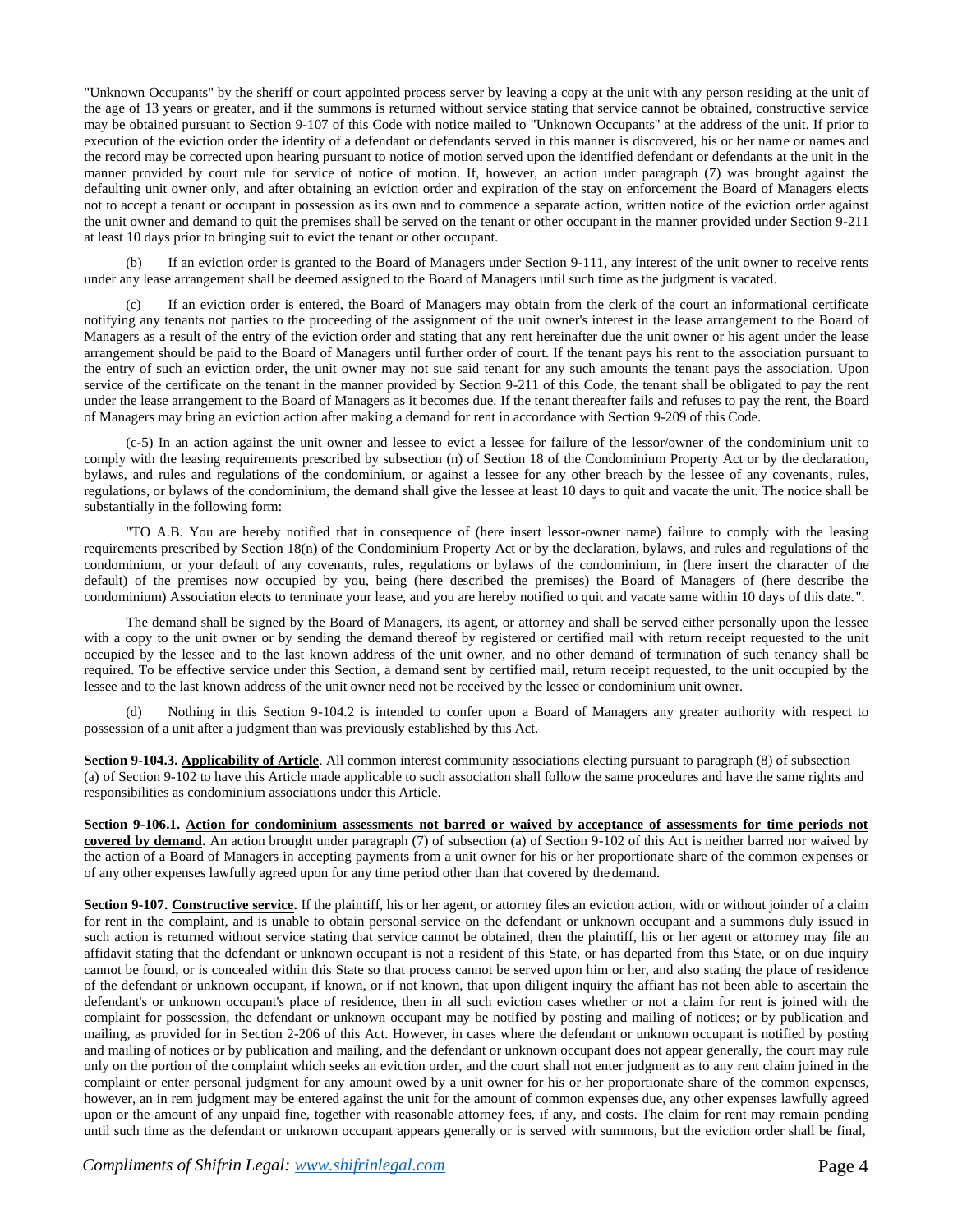enforceable and appealable if the court makes an express written finding that there is no just reason for delaying enforcement or appeal, as provided by Supreme Court rule of this State.

Such notice shall be in the name of the clerk of the court, be directed to the defendant or unknown occupant, shall state the nature of the cause against the defendant or unknown occupant and at whose instance issued and the time and place for trial, and shall also state that unless the defendant or unknown occupant appears at the time and place fixed for trial, judgment will be entered by default, and shall specify the character of the judgment that will be entered in such cause. The sheriff shall post 3 copies of the notice in 3 public places in the neighborhood of the court where the cause is to be tried, at least 10 days prior to the day set for the appearance, and, if the place of residence of the defendant or unknown occupant is stated in any affidavit on file, shall at the same time mail one copy of the notice addressed to such defendant or unknown occupant at such place of residence shown in such affidavit. On or before the day set for the appearance, the sheriff shall file the notice with an endorsement thereon stating the time when and places where the sheriff posted and to whom and at what address he or she mailed copies as required by this Section. For want of sufficient notice any cause may be continued from time to time until the court has jurisdiction of the defendant or unknown occupant.

### **Section 9-107.5. Notice to unknown occupants.**

(a) Service of process upon an unknown occupant may be had by delivering a copy of the summons and complaint naming "unknown occupants" to the tenant or any unknown occupant or person of the age of 13 or upwards occupying the premises.

If unknown occupants are not named in the initial summons and complaint and an eviction order in favor of the plaintiff is entered, but the order does not include unknown occupants and the sheriff determines when executing the eviction order that persons not included in the order are in possession of the premises, then the sheriff shall leave with a person of the age of 13 years or upwards occupying the premises, a copy of the order, or if no one is present in the premises to accept the order or refuses to accept the order, then by posting a copy of the order on the premises. In addition to leaving a copy of the order or posting of the order, the sheriff shall also leave or post a notice addressed to "unknown occupants" that states unless any unknown occupants file a written petition with the clerk that sets forth the unknown occupant's legal claim for possession within 7 days of the date the notice is posted or left with any unknown occupant, the unknown occupants shall be evicted from the premises. If any unknown occupants file such a petition, a hearing on the merits of the unknown occupant's petition shall be held by the court within 7 days of the filing of the petition with the clerk. The unknown occupants shall have the burden of proof in establishing a legal right to continued possession.

(c) The plaintiff may obtain an eviction order only and not for rent as to any unknown occupants.

(d) Nothing in this Section may be construed so as to vest any rights to persons who are criminal trespassers, nor may this Section be construed in any way that interferes with the ability of law enforcement officials removing persons or property from the premises when there is a criminal trespass.

### **Section 9-107.10. Military personnel in military service; eviction action.**

(a) In this Section:

"Military service" means any full-time training or duty, no matter how described under federal or State law, for which a service member is ordered to report by the President, Governor of a state, commonwealth, or territory of the United States, or other appropriate military authority.

"Service member" means a resident of Illinois who is a member of any component of the U.S. Armed Forces or the National Guard of any state, the District of Columbia, a commonwealth, or a territory of the United States.

(b) In a residential eviction action, including eviction of a tenant who is a resident of a mobile home park, who is a service member that has entered military service, or of any member of the tenant's family who resides with the tenant, if the tenant entered into the rental agreement on or after the effective date of this amendatory Act of the 94th General Assembly, the court may, on its own motion, and shall, upon motion made by or on behalf of the tenant, do either of the following if the tenant's ability to pay the agreed rent is materially affected by the tenant's military service:

(1) Stay the proceedings for a period of 90 days, unless, unless, in the opinion of the court, justice and equity require a longer or shorter period of time.

(2) Adjust the obligation under the rental agreement to preserve the interest of all parties to it.

(c) In order to be eligible for the benefits granted to service members under this Section, a service member or a member of the service member's family who resides with the service member must provide the landlord or mobile home park operator with a copy of the orders calling the service member to military service in excess of 29 consecutive days and of any orders further extending the period of service.

(d) If a stay is granted under this Section, the court may grant the landlord or mobile home park operator such relief as equity may require.

(e) A violation of this Section constitutes a civil rights violation under the Illinois Human Rights Act. All proceeds from the collection of any civil penalty imposed pursuant to the Illinois Human Rights Act under this subsection shall be deposited into the Illinois Military Family Relief Fund.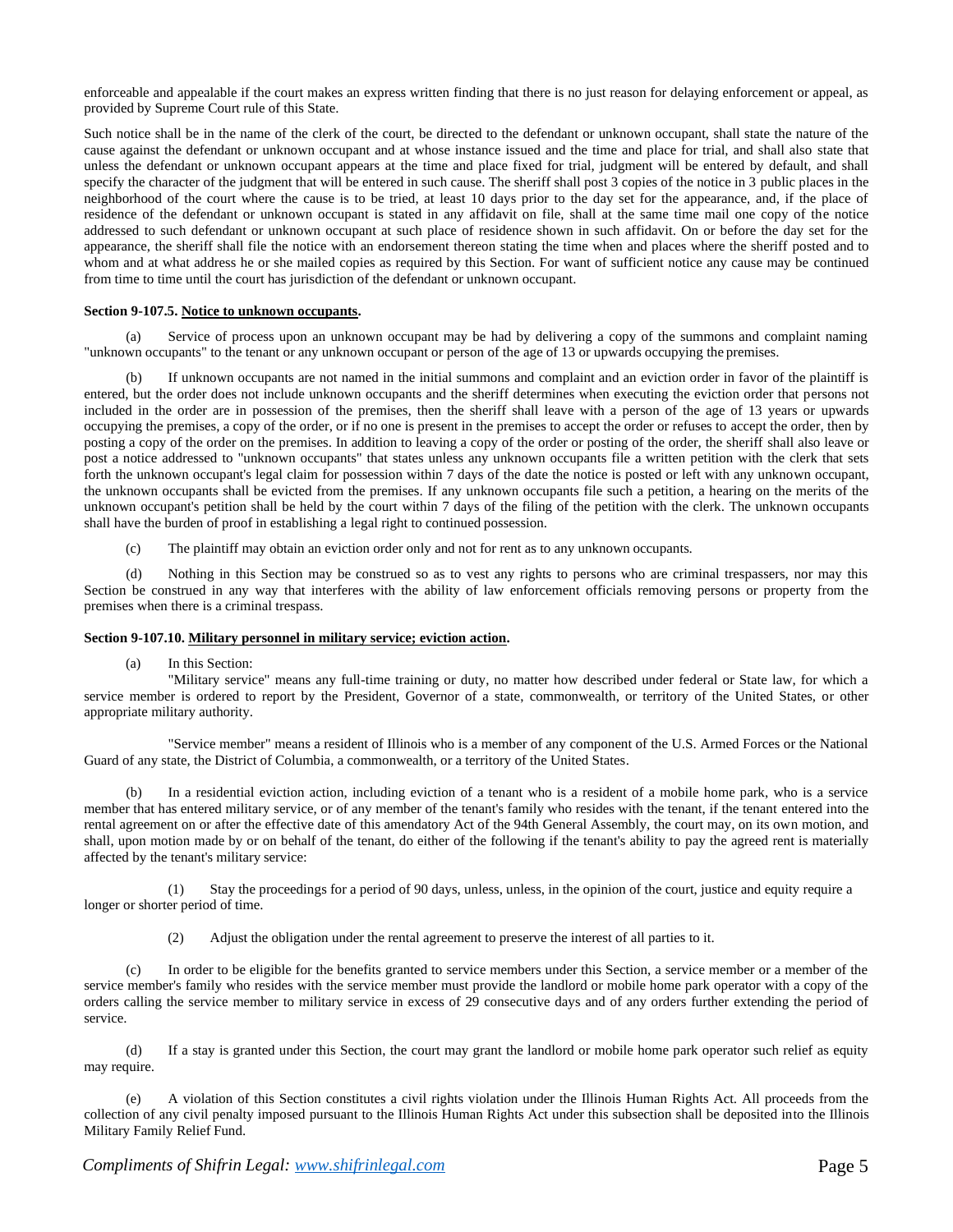Section 9-108. Jury trial. In any case relating to premises used for residence purposes, either party may demand trial by jury, notwithstanding any waiver of jury trial contained in any lease or contract.

**Section 9-109. Trial ex parte.** If the defendant does not appear, having been duly summoned as herein provided the trial may proceed ex parte, and may be tried by the court, without a jury.

**Section 9-109.5. Standard of proof.** After a trial, if the court finds, by a preponderance of the evidence, that the allegations in the complaint have been proven, the court shall enter an eviction order in favor of the plaintiff.

**Section 9-109.6. Residential eviction order; form.** A standardized residential eviction order form, as determined by the Supreme Court, shall be used statewide.

Section 9-109.7. Stay of enforcement; drug related action. An eviction order entered in an action brought by a lessor or lessor's assignee, if the action was brought as a result of a lessor or lessor's assignee declaring a lease void pursuant to Section 11 of the Controlled Substance and Cannabis Nuisance Act, may not be stayed for any period in excess of 7 days by the court. Thereafter the plaintiff shall be entitled to re-enter the premises immediately. The sheriff or other lawfully deputized officers shall execute an order entered pursuant to this Section within 7 days of its entry, or within 7 days of the expiration of a stay of judgment, if one is entered.

### **Section 9-111. Condominium property.**

As to property subject to the provisions of the "Condominium Property Act", approved June 20, 1963, as amended, when the action is based upon the failure of an owner of a unit therein to pay when due his or her proportionate share of the common expenses of the property, or of any other expenses lawfully agreed upon or the amount of any unpaid fine, and if the court finds that the expenses or fines are due to the plaintiff, the plaintiff shall be entitled to the possession of the whole of the premises claimed, and the court shall enter an eviction order in favor of the plaintiff and judgment for the amount found due by the court including interest and late charges, if any, together with reasonable attorney's fees, if any, and for the plaintiff's costs. The awarding of reasonable attorney's fees shall be pursuant to the standards set forth in subsection (b) of this Section 9-111. The court shall, by order, stay the enforcement of the eviction order for a period of not less than 60 days from the date of the judgment and may stay the enforcement of the order for a period not to exceed 180 days from such date. Any judgment for money or any rent assignment under subsection (b) of Section 9-104.2 is not subject to this stay. The eviction order is not subject to an exemption of homestead under Part 9 of Article XII of this Code. If at any time, either during or after the period of stay, the defendant pays such expenses found due by the court, and costs, and reasonable attorney's fees as fixed by the court, and the defendant is not in arrears on his or her share of the common expenses for the period subsequent to that covered by the order, the defendant may file a motion to vacate the order in the court in which the order was entered, and, if the court, upon the hearing of such motion, is satisfied that the default in payment of the proportionate share of expenses has been cured, and if the court finds that the premises are not presently let by the board of managers as provided in Section 9-111.1 of this Act, the order shall be vacated. If the premises are being let by the board of managers as provided in Section 9-111.1 of this Act, when any order is sought to be vacated, the court shall vacate the order effective concurrent with the expiration of the lease term. Unless defendant files such motion to vacate in the court or the order is otherwise stayed, enforcement of the order may proceed immediately upon the expiration of the period of stay and all rights of the defendant to possession of his or her unit shall cease and determine until the date that the order may thereafter be vacated in accordance with the foregoing provisions, and notwithstanding payment of the amount of any money judgment if the unit owner or occupant is in arrears for the period after the date of entry of the order as provided in this Section. Nothing herein contained shall be construed as affecting the right of the board of managers, or its agents, to any lawful remedy or relief other than that provided by Part 1 of this Article.

This amendatory Act of the 92nd General Assembly is intended as a clarification of existing law and not as a new enactment.

- (b) For purposes of determining reasonable attorney's fees under subsection (a), the court shall consider:
- (i) the time expended by the attorney;
- (ii) the reasonableness of the hourly rate for the work performed;
- (iii) the reasonableness of the amount of time expended for the work performed; and
- (iv) the amount in controversy and the nature of the action.

Section 9-111.1. Lease to bona fide tenant. Upon the entry of an eviction order in favor of a board of managers under the Condominium Property Act, as provided in Section 9-111 of this Act, and upon delivery of possession of the premises by the sheriff or other authorized official to the board of managers pursuant to execution upon the order, the board of managers shall have the right and authority, incidental to the right of possession of a unit under the order, but not the obligation, to lease the unit to a bona fide tenant (whether the tenant is in occupancy or not) pursuant to a written lease for a term which may commence at any time within 8 months after the month in which the date of expiration of the stay of the order occurs. The term may not exceed 13 months from the date of commencement of the lease. The court may, upon motion of the board of managers and with notice to the evicted unit owner, permit or extend a lease for one or more additional terms not to exceed 13 months per term. The board of managers shall first apply all rental income to assessments and other charges sued upon in the eviction action plus statutory interest on a monetary judgment, if any, attorneys' fees, and court costs incurred; and then to other expenses lawfully agreed upon (including late charges), any fines and reasonable expenses necessary to make the unit rentable, and lastly to assessments accrued thereafter until assessments are current. Any surplus shall be remitted to the unit owner. The court shall retain jurisdiction to determine the reasonableness of the expense of making the unit rentable.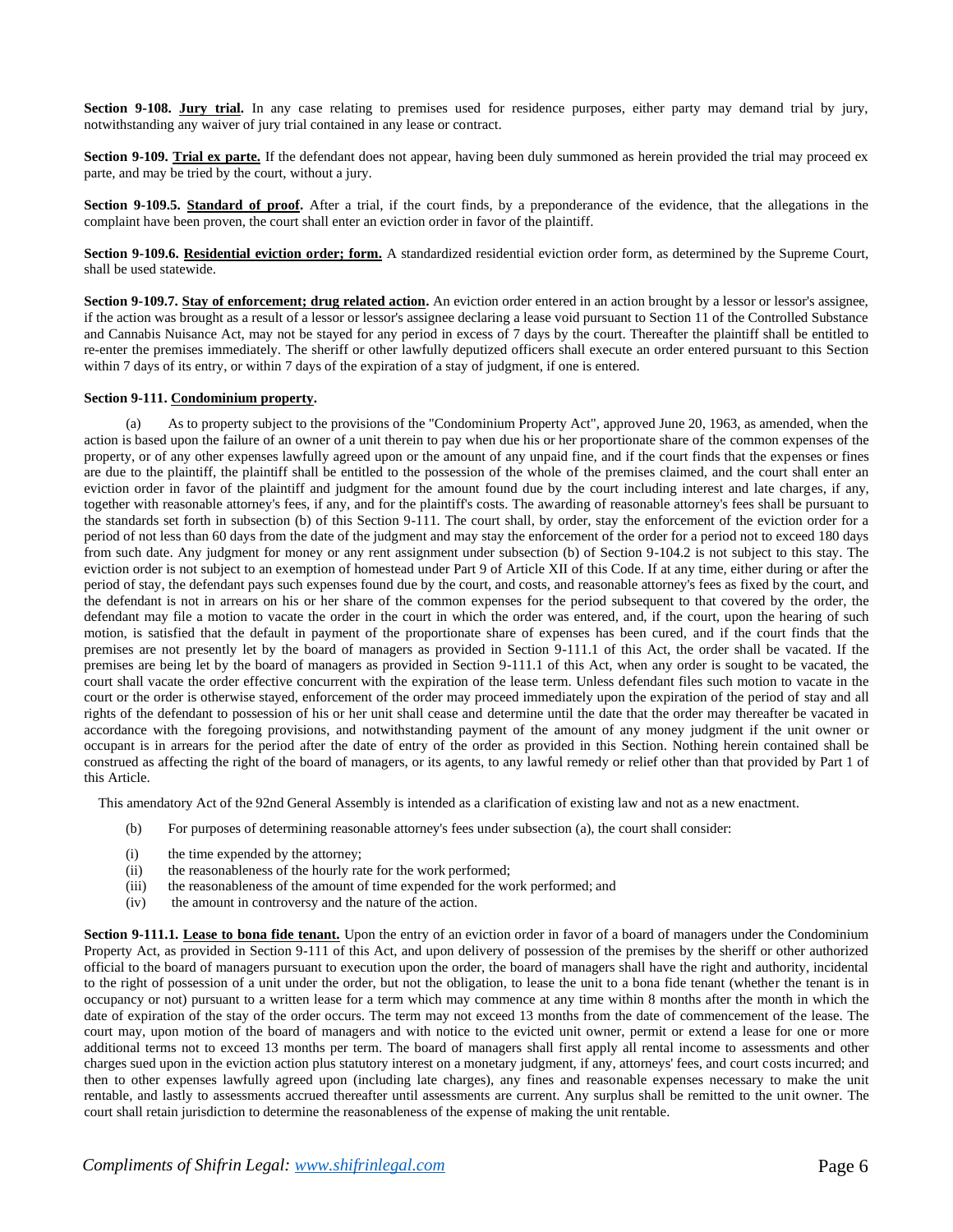**Section 9-117. Expiration of order.** No eviction order obtained in an action brought under this Article may be enforced more than 120 days after the order is entered, unless upon motion by the plaintiff the court grants an extension of the period of enforcement of the order. Plaintiff's notice of motion shall contain the following notice directed to the defendant:

"The plaintiff in this case, (insert name), obtained an eviction judgment against you on (insert date), but the sheriff did not evict you within the 120 days that the plaintiff has to evict after a judgment in court. On the date stated in this notice, the plaintiff will be asking the court to allow the sheriff to evict you based on that judgment. You must attend the court hearing if you want the court to stop the plaintiff from having you evicted. To prevent the eviction, you must be able to prove that (1) the plaintiff and you made an agreement after the judgment (for instance, to pay up back rent or to comply with the lease) and you have lived up to the agreement; or (2) the reason the plaintiff brought the original eviction case has been resolved or forgiven, and the eviction the plaintiff now wants the court to grant is based on a new or different reason; or (3) that you have another legal or equitable reason why the court should not grant the plaintiff's request for your eviction."

The court shall grant the motion for the extension of the eviction order unless the defendant establishes that the tenancy has been reinstated, that the breach upon which the order was issued has been cured or waived, that the plaintiff and defendant entered into a postjudgment agreement whose terms the defendant has performed, or that other legal or equitable grounds exist that bar enforcement of the order. This Section does not apply to any action based upon a breach of a contract entered into on or after July 1, 1962, for the purchase of premises in which the court has entered a stay under Section 9-110; nor shall this Section apply to any action to which the provisions of Section 9-111 apply; nor shall this Section affect the rights of Boards of Managers under Section 9-104.2.

#### **Section 9-118. Emergency housing eviction proceedings.**

(a) As used in this Section:

"Cannabis" has the meaning ascribed to that term in the Cannabis Control Act.

"Narcotics" and "controlled substance" have the meanings ascribed to those terms in the Illinois Controlled Substances Act.

(b) This Section applies only if all of the following conditions are met:

(1) The complaint seeks possession of premises that are owned or managed by a housing authority established under the Housing Authorities Act or privately owned and managed.

(2) The verified complaint alleges that there is direct evidence of any of the following:

(A) unlawful possessing, serving, storing, manufacturing, cultivating, delivering, using, selling, giving away, or trafficking in cannabis, methamphetamine, narcotics, or controlled substances within or upon the premises by or with the knowledge and consent of, or in concert with the person or persons named in the complaint; or

(B) the possession, use, sale, or delivery of a firearm which is otherwise prohibited by State law within or upon the premises by or with the knowledge and consent of, or in concert with, the person or persons named in the complaint;or

(C) murder, attempted murder, kidnapping, attempted kidnapping, arson, attempted arson, aggravated battery, criminal sexual assault, attempted criminal sexual assault, aggravated criminal sexual assault, predatory criminal sexual assault of a child, or criminal sexual abuse within or upon the premises by or with the knowledge and consent of, or in concert with, the person or persons named in the complaint.

(3) Notice by verified complaint setting forth the relevant facts, and a demand for possession of the type specified in Section 9-104 is served on the tenant or occupant of the premises at least 14 days before a hearing on the complaint is held, and proof of service of the complaint is submitted by the plaintiff to the court.

(b-5) In all actions brought under this Section 9-118, no predicate notice of termination or demand for possession shall be required to initiate an eviction action.

When a complaint has been filed under this Section, a hearing on the complaint shall be scheduled on any day after the expiration of 14 days following the filing of the complaint. The summons shall advise the defendant that a hearing on the complaint shall be held at the specified date and time, and that the defendant should be prepared to present any evidence on his or her behalf at thattime.

If a plaintiff which is a public housing authority accepts rent from the defendant after an action is initiated under this Section, the acceptance of rent shall not be a cause for dismissal of the complaint.

If the defendant does not appear at the hearing, an eviction order in favor of the plaintiff shall be entered by default. If the defendant appears, a trial shall be held immediately as is prescribed in other eviction proceedings. The matter shall not be continued beyond 7 days from the date set for the first hearing on the complaint except by agreement of both the plaintiff and the defendant. After a trial, if the court finds, by a preponderance of the evidence, that the allegations in the complaint have been proven, the court shall enter an eviction order in favor of the plaintiff and the court shall order that the plaintiff shall be entitled to re-enter the premisesimmediately.

(d-5) If cannabis, methamphetamine, narcotics, or controlled substances are found or used anywhere in the premises, there is a rebuttable presumption either (1) that the cannabis, methamphetamine, narcotics, or controlled substances were used or possessed by a tenant or occupant or (2) that a tenant or occupant permitted the premises to be used for that use or possession, and knew or should have reasonably known that the substance was used or possessed.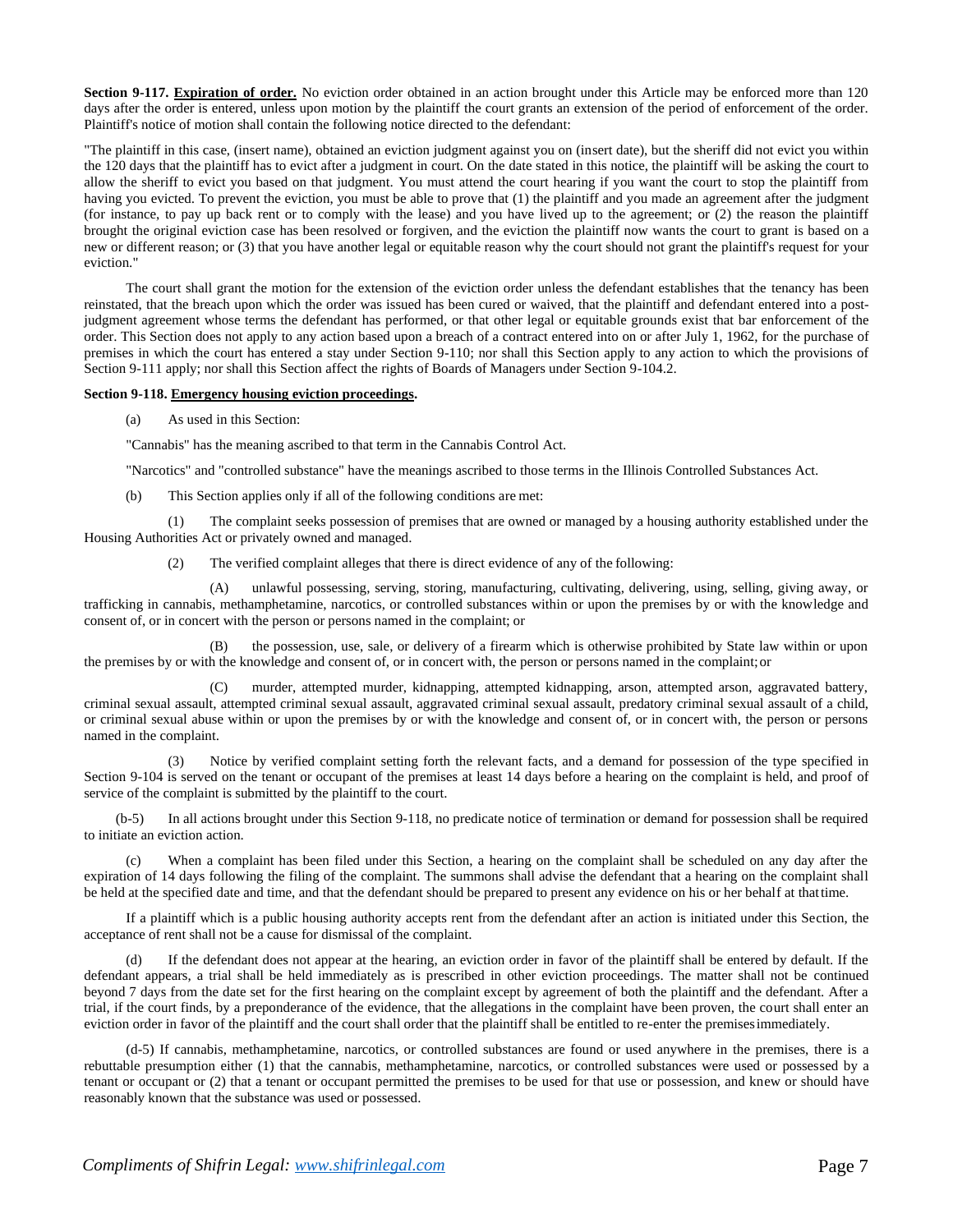(e) An eviction order entered under this Section may not be stayed for any period in excess of 7 days by the court. Thereafter the plaintiff shall be entitled to re-enter the premises immediately. The sheriff or other lawfully deputized officers shall give priority to service and execution of orders entered under this Section over other possession orders.

(f) This Section shall not be construed to prohibit the use or possession of cannabis, methamphetamine, narcotics, or a controlled substance that has been legally obtained in accordance with a valid prescription for the personal use of a lawful occupant of a dwelling unit.

### **Section 9-119. Emergency subsidized housing eviction proceedings.**

(a) As used in this Section:

"FmHA" means the Farmers Home Administration or a local housing authority administering an FmHA program.

"HUD" means the United States Department of Housing and Urban Development, or the Federal Housing Administration or a local housing authority administering a HUD program.

"Section 8 contract" means a contract with HUD or FmHA which provides rent subsidies entered into pursuant to Section 8 of the United States Housing Act of 1937 or the Section 8 Existing Housing Program (24 C.F.R. Part 882).

"Subsidized housing" means:

(1) any housing or unit of housing subject to a Section 8 contract;

(2) any housing or unit of housing owned, operated, or managed by a housing authority established under the Housing Authorities Act; or

(3) any housing or unit of housing financed by a loan or mortgage held by the Illinois Housing Development Authority, a local housing authority, or the federal Department of Housing and Urban Development ("HUD") that is:

(i) insured or held by HUD under Section 221(d)(3) of the National Housing Act and assisted under Section 101 of the Housing and Urban Development Act of 1965 or Section 8 of the United States Housing Act of 1937;

(ii) insured or held by HUD and bears interest at a rate determined under the proviso of Section  $221(d)(3)$  of the National Housing Act;

- insured, assisted, or held by HUD under Section 202 or 236 of the National Housing Act;
- (iv) insured or held by HUD under Section 514 or 515 of the Housing Act of 1949;
- (v) insured or held by HUD under the United States Housing Act of 1937; or
- (vi) held by HUD and formerly insured under a program listed in subdivision (i), (ii), (iii), (iv), or (v).
- (b) This Section applies only if all of the following conditions are met:
	- (1) The verified complaint seeks possession of premises that are subsidized housing as defined under this Section.

The verified complaint alleges that there is direct evidence of refusal by the tenant to allow the landlord or agent of the landlord or other person authorized by State or federal law or regulations or local ordinance to inspect the premises, provided that all of the following conditions have been met:

(A) on 2 separate occasions within a 30 day period the tenant, or another person on the premises with the consent of the tenant, refuses to allow the landlord or agent of the landlord or other person authorized by State or federal law or regulations or local ordinance to inspect the premises;

(B) the landlord then sends written notice to the tenant stating that (i) the tenant, or a person on the premises with the consent of the tenant, failed twice within a 30 day period to allow the landlord or agent of the landlord or other person authorized by State or federal law or regulations or local ordinance to inspect the premises and (ii) the tenant must allow the landlord or agent of the landlord or other person authorized by State or federal law or regulations or local ordinance to inspect the premises within the next 30 days or face emergency eviction proceedings under this Section;

(C) the tenant subsequently fails to allow the landlord or agent of the landlord or other person authorized by State or federal law or regulations or local ordinance to inspect the premises within 30 days of receiving the notice from the landlord; and

(D) the tenant's written lease states that the occurrence of the events described in items (A), (B), and (C) may

result in eviction.

Notice, by verified complaint setting forth the relevant facts, and a demand for possession of the type specified in Section 9-104 is served on the tenant or occupant of the premises at least 14 days before a hearing on the complaint is held, and proof of service of the complaint is submitted by the plaintiff to the court.

(c) When a complaint has been filed under this Section, a hearing on the complaint shall be scheduled on any day after the expiration of 14 days following the filing of the complaint. The summons shall advise the defendant that a hearing on the complaint shall be held at the specified date and time, and that the defendant should be prepared to present any evidence on his or her behalf at thattime.

If the defendant does not appear at the hearing, an eviction order in favor of the plaintiff shall be entered by default. If the defendant appears, a trial shall be held immediately as is prescribed in other eviction proceedings. The matter shall not be continued beyond 7 days from the date set for the first hearing on the complaint except by agreement of both the plaintiff and the defendant. After a